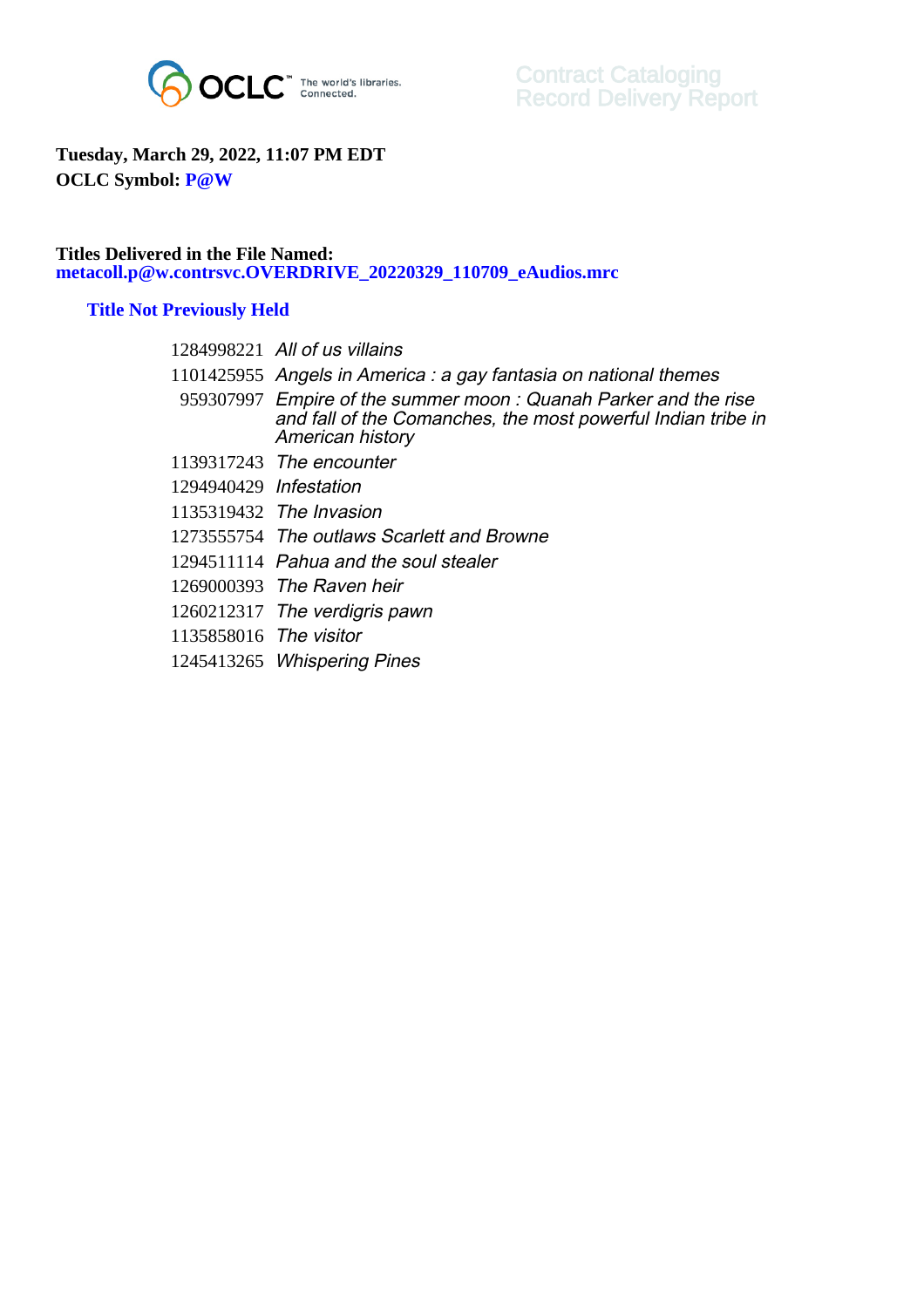## **Title Not Previously Held**

|                        | 1083670006 All the lives we ever lived: seeking solace in Virginia Woolf               |
|------------------------|----------------------------------------------------------------------------------------|
| 1240364574 Allergic    |                                                                                        |
|                        | 1236897266 The Bear House                                                              |
|                        | 1296381374 Beauty and the Beast. The Beast's tale                                      |
|                        | 1196822896 Better than the movies                                                      |
|                        | 1296610680 Las brujas del ayer y del mañana                                            |
|                        | 1292926610 La casa de los niños                                                        |
|                        | 1296610974 Cuando colisionan las estrellas : una novela de la serie<br>Chicago stars   |
|                        | 1296380599 Cuando sube la marea                                                        |
|                        | 1296957167 La cultura del odio : un periplo por la dark web de la<br>supremacia blanca |
|                        | 1296380632 La dama de diamante                                                         |
| 1021178510 Dark wyng   |                                                                                        |
|                        | 1295438334 Dinosaurios del 1 al 10                                                     |
|                        | 1296610975 La estudiante de Historia                                                   |
|                        | 1296610769 Una familia no tan feliz                                                    |
|                        | 1295433510 Finjamos que soy feliz : obras selectas Sor Juana Inés de la<br>Cruz        |
|                        | 951172741 The gathering                                                                |
|                        | 1296942849 HER HEART'S DESIRE.                                                         |
| 1226075199 Infestation |                                                                                        |
|                        | 1272989953 Jadie in five dimensions                                                    |
|                        | 1290024352 La Reina de Sara.                                                           |
|                        | 1294512390 La lealtad del guerrero                                                     |
|                        | 1292706308 Más allá de la frontera : crecer como mexicano en Estados<br>Unidos         |
|                        | 1296610998 Minecraft: Manual creativo                                                  |
|                        | 1296610660 Minecraft: Manual de combate                                                |
|                        | 1050332861 The missing                                                                 |
|                        | 1088406964 The new age                                                                 |
| 1253679645 Night owl   |                                                                                        |
|                        | 1296610963 No digas nunca jamás                                                        |
|                        | 984743439 No way out                                                                   |
|                        | 1256678720 The Orpheus plot                                                            |
|                        | 1273556259 The outlaws Scarlett and Browne                                             |
|                        | 1245246841 Pahua and the soul stealer                                                  |
|                        | 1296611030 Los papeles de Afganistán : historia secreta de la guerra                   |
|                        | 1295433507 Patricia va a California                                                    |
|                        | 1295439505 Los planetas                                                                |
|                        | 1255522986 The Raven heir                                                              |
|                        | 1225177209 Runaways. Issue 13-18, That was yesterday.                                  |
|                        | 1225177154 Runaways. Volume 1, issue 1-6, Find your way home.                          |
|                        | 1267416376 Shadowghast                                                                 |
|                        |                                                                                        |